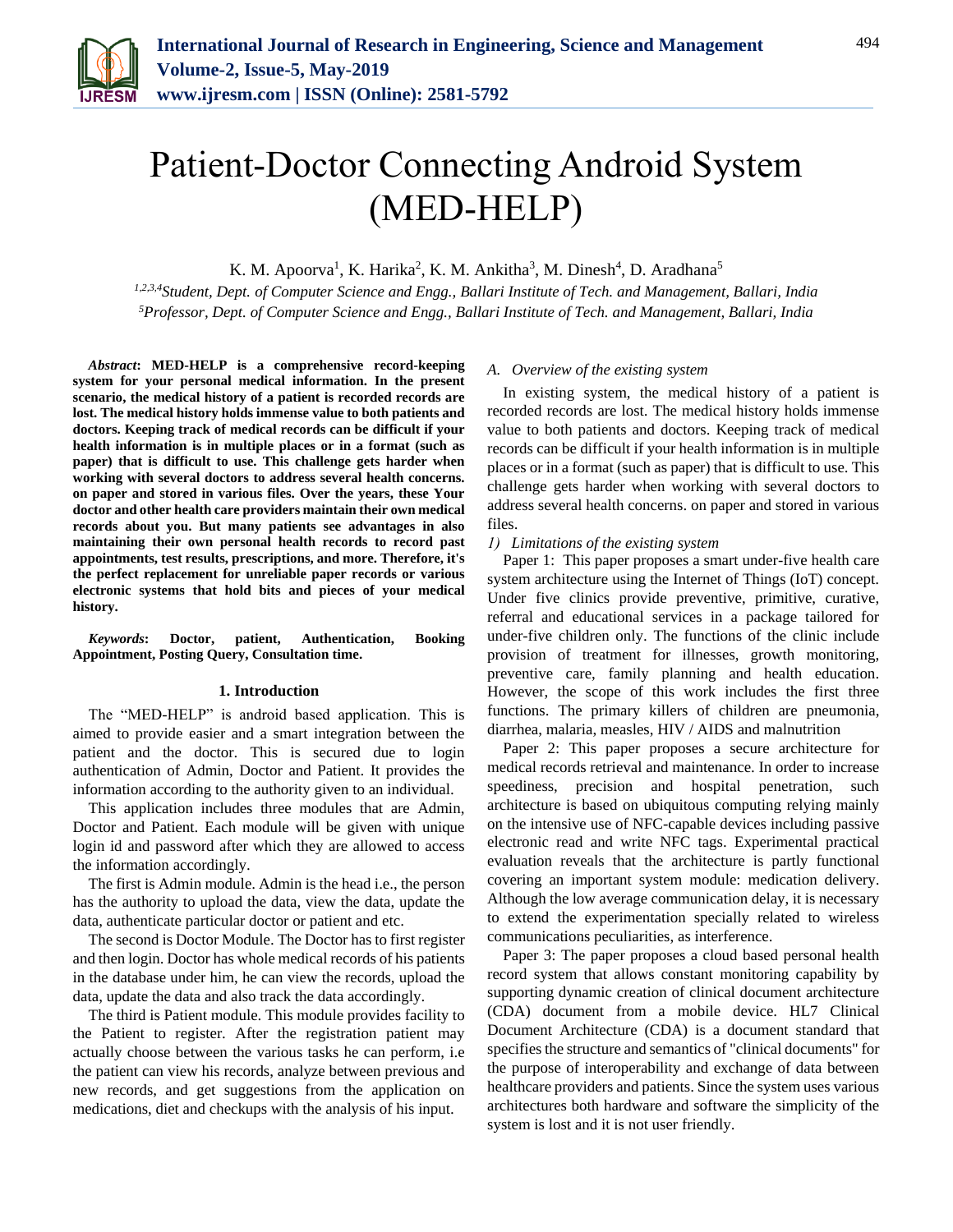

# *B. Overview of the proposed system*

The proposed system consists of three modules they are admin, doctor and patient modules. Admin module authenticates user. Doctor module can accept or reject the patient's appointments and can answer to a query posted by patient. Patient module can request for appointments and post query to the doctor to get suggestions on medication, diet and so on.

- *1) Advantages of the proposed system*
- The "MED-HELP" is android based application. This is aimed to provide easier and smart integration between the patient and doctor.
- The "MED-HELP" is secured due to login authentication of admin, doctor and patient.
- The system is readily available for all the end-users i.e., either patients or doctors.
- The system handles confidential data.
- Unauthorized person will not be able to access the details
- The system doesn't include any complex architectures so it is simple and flexible.

# **2. Literature survey**

Paper 1: Smart Under-Five Health Care System Tawachi NYASULU University of Leeds, Woodhouse Lane, Leeds, LS2 9JT, United Kingdom – IEEE paper.

In order to create a smart under-five health care system, the following main components are proposed smart under-five clinic booth, cloud infrastructure, application server and child health monitoring application. Each smart under-five clinic booth would be connected via a communication link to the cloud-based storage. The application server will also have connectivity to the cloud storage for manipulation of data. It consists of a lightweight, portable, collapsible booth that can be easily transported on a bicycle or motorcycle. The length by breadth by height size of the booth is 60cm by 60cm by 130cm. The inside height of the booth is120cm to allow for the standing position of a child up to 5 years. The growth monitoring sub component consists of a weighing scale, with position control technology, placed at the bottom of the booth to take accurate measurements of a child in a standing or sleeping position. Height measurement is realized through use of ultrasonic sensors placed on the top of the booth for a child in a standing position and on the side for a baby in a sleeping position. The algorithm in the embedded system computes the body mass index (BMI) and displays the weight, height and BMI on the panel. The relevant interpretation of the BMI is also displayed as under-weight, normal, or overweight. In the case of underweight verdict, the audible alarm actuator is activated. Checking of vital signs is implemented through electronic measurement of body temperature, respiration rate, and pulse rate. These sensors are flexible to allow positioning of the sensors in an optimal position according to the child's position. The algorithm checks if the reading are within acceptable range and it displays the readings and any appropriate alerts as well as activating the audible alarm actuator.

Paper 2: A Secure Architecture Based on Ubiquitous Computing for Medical Records.

# *A. Architecture overview*

To start with, it is important to point out that the architecture proposed in this work is designed for an Electronic Health Records (EHR) system, where the health institution handles the system maintenance. An overview of our proposed architecture is shown in Figure 1. In Step (1), a Receptionist retrieves the patient data and accomplishes the enrollment at the patient hospitalization. In this step, it takes place the binding between the patient and tag, which is attached to the patient bed. The Step (2) illustrates the storage of patient electronic health records in the server. Step (3) illustrates a tag attached to a patient bed. This tag stores a hash, which is used by the system to discover the patient identification. Afterward in Step (4), the hospital professional put his mobile NFCcapable device—a smartphone or a tablet—close to a tag so as to read the hash from it through NFC technology. Soon after, such hash is sent to the server in Step (5) using WiFi connection. The server, in turn, will check and recover the tag identification. It is important to emphasize that starting from Step (4) the mutual authentication mechanism is already working. It avoids the device impersonation even if an attacker device is present. The paper named "Smart Under-Five Health Care System Tawachi NYASULU University of Leeds", Woodhouse Lane, Leeds, LS2 9JT, United Kingdom focuses on to create a smart underfive health care system, the following main components are proposed smart under-five clinic booth, cloud infrastructure, application server and child health monitoring application. Each smart under-five clinic booth would be connected via a communication link to the cloud-based storage.

Paper 3: Empowering patients using cloud based personal health record system. Yeong-Tae Song, Sungchul Hong, Jinie Pak Dept. of Computer and Information Sciences Towson University, U.S.A.

They proposed a cloud based personal health record system that allows constant monitoring capability by supporting dynamic creation of clinical document architecture (CDA) document from a mobile device. The generated CDA document may be used to assess current health against major diseases through a clinical decision support system. We provide constant monitoring capability by using easy uploading module and decision support system. Our proposed system uses medical coding standards such as ICD-9-CM, SNOMED CT, etc. to achieve interoperability between different electronic health record systems. Unrecorded personal medical data such as noticeable symptoms, current medications, medical event (e.g. Bodily damage), etc. may be ignored easily and not be shared with clinicians, which results in serious disease later on. Once a patient is diagnosed with a disease, he or she needs to go through painful procedure to cure the disease. In the United States, about 100,000 patients died every year and more than 1.5 million are affected due to the medical errors. This large number can be significantly reduced by engaging information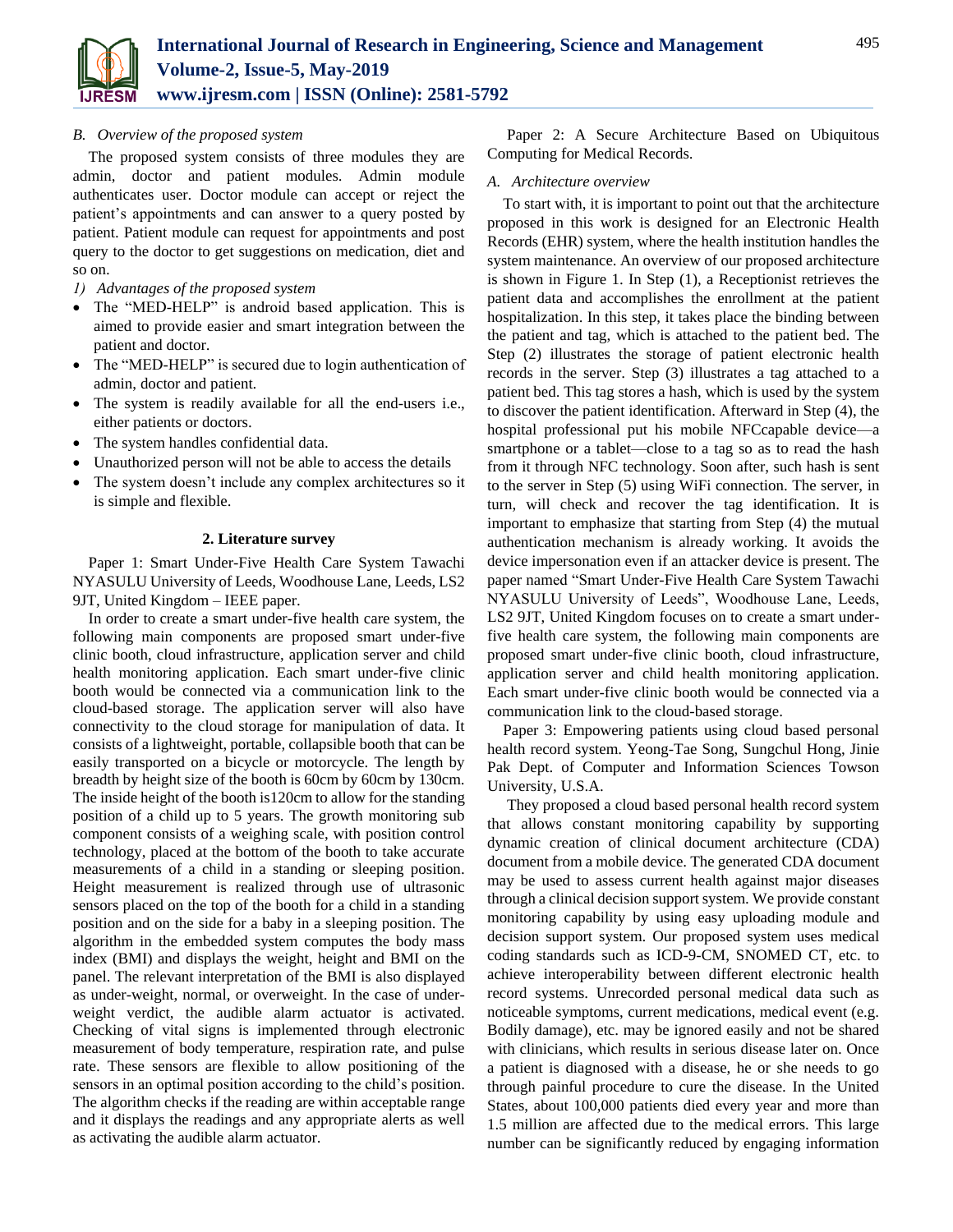

# **International Journal of Research in Engineering, Science and Management Volume-2, Issue-5, May-2019 www.ijresm.com | ISSN (Online): 2581-5792**

technology in sharing medical data (e.g. personal medical history and supporting documents, medical treatment). For this reason, there have been growing interests in the design and development of appropriate PHR systems Thus, we propose a personal health record (PHR) system that allows an individual to monitor and share the data with the clinicians. In terms of the meaningful use, both EHR and PHR must be interoperable with each other via the compliance to all applicable medical standards such as ICD-9-CM, SNOMED CT, LOINC, and HL7.

# **3. Objectives**

- To provide an option for the admin to upload data, view data and authenticate users.
- To store the patient records integrated with the doctor by providing data access to both.
- To provide an option for the patient to get suggestions on medications, further checkups etc.
- To provide an option to the doctor to track the previous records of the patient and analyze them.

# **4. Design**





Fig. 1. Doctor flowchart



*B. Class diagram*





Fig. 4. Login as and Patient registration screen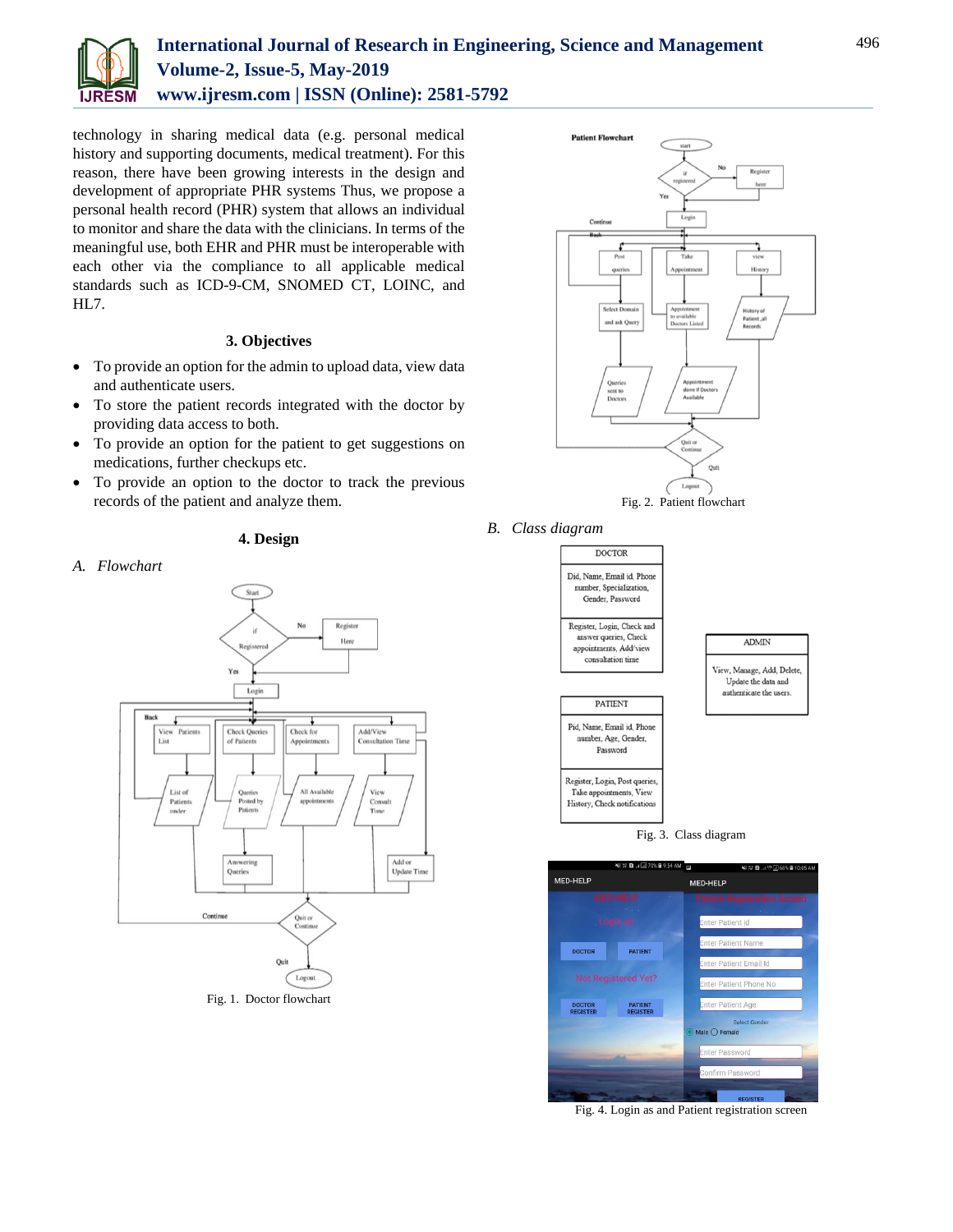

# **International Journal of Research in Engineering, Science and Management Volume-2, Issue-5, May-2019 www.ijresm.com | ISSN (Online): 2581-5792**



Fig. 5. patient registration screen and Login screen



Fig. 6. Enter OTP and profile page



Fig. 7. Profile and action required



Fig. 8. Appointment type



Fig. 9. List of doctors and request appointment

#### **5. Methodology**

There are three main modules which include,

- 1. Admin module.
- 2. Doctor module.
- 3. Patient module.

#### *Module 1: Admin*

Admin has to login with username and password. The admin's homepage consists of user approvals and counter personnel details. In order to avoid fake and redundant entries, the admin has an "approval" option for approving genuine login of Doctors and Patients.

After login successful he has the option to upload the data, view the data, update the data and analyze it. Doctor and Patient have to register and the login. After login successful they have options on their own role.

## *Module 2: Doctor*

The Doctor has to first login. After login successful he has the option to upload the records, view the records, update the records and analyze them according to the previous records of his patients. Doctor has whole medical records of his patients in the database under him, he can track the records of any